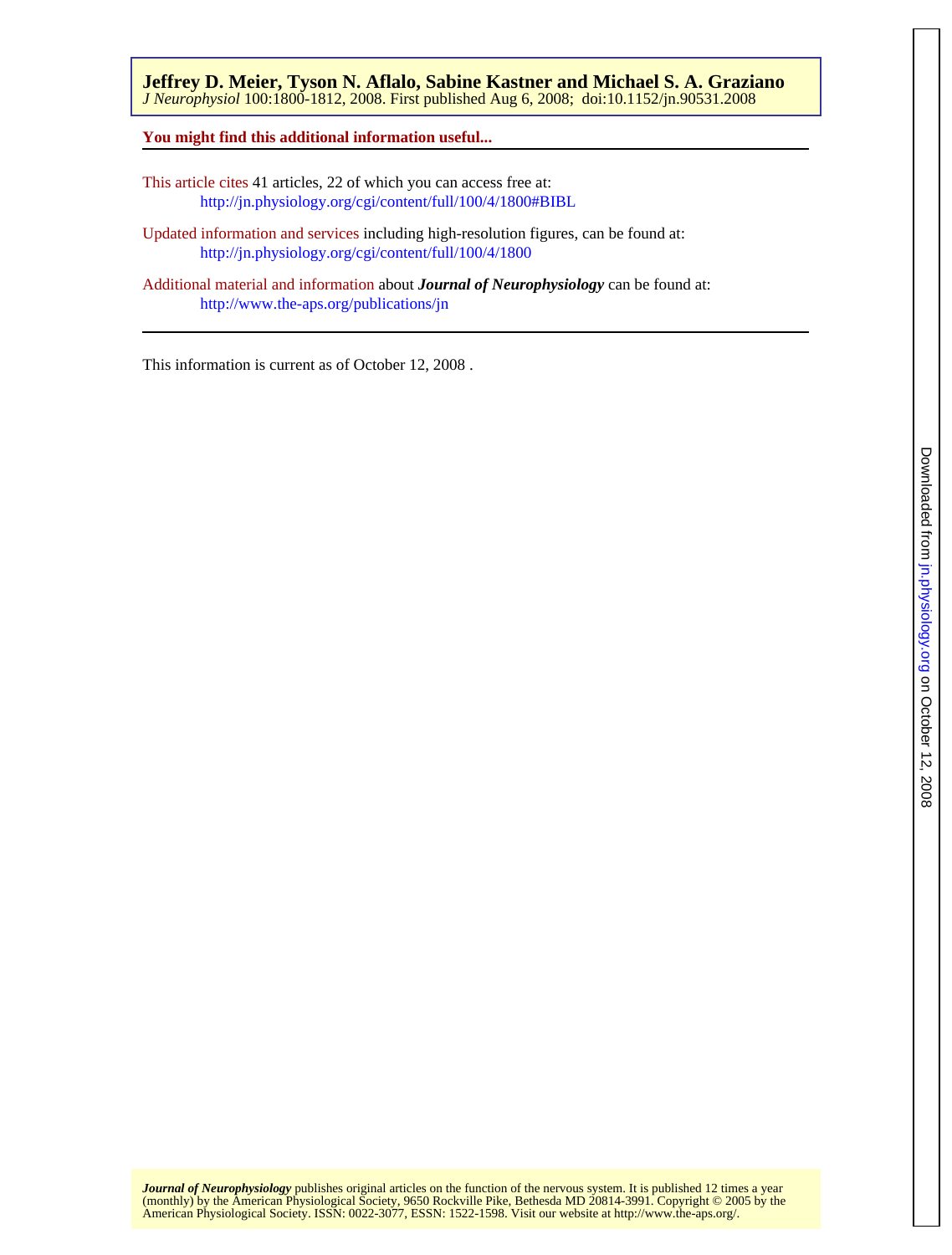# Complex Organization of Human Primary Motor Cortex: A High-Resolution fMRI Study

# **Jeffrey D. Meier, Tyson N. Aflalo, Sabine Kastner, and Michael S. A. Graziano**

*Department of Psychology, Princeton University, Princeton, New Jersey*

Submitted 5 May 2008; accepted in final form 29 July 2008

**Meier JD, Aflalo TN, Kastner S, Graziano MS.** Complex organization of human primary motor cortex: a high resolution fMRI study. *J Neurophysiol* 100: 1800 –1812, 2008. First published August 6, 2008; doi:10.1152/jn.90531.2008. A traditional view of the human motor cortex is that it contains an overlapping sequence of body part representations from the tongue in a ventral location to the foot in a dorsal location. In this study, high-resolution functional MRI (1.5  $\times$  $1.5 \times 2$  mm) was used to examine the somatotopic map in the lateral motor cortex of humans, to determine whether it followed the traditional somatotopic order or whether it contained any violations of that somatotopic order. The arm and hand representation had a complex organization in which the arm was relatively emphasized in two areas: one dorsal and the other ventral to a region that emphasized the fingers. This violation of a traditional somatotopic order suggests that the motor cortex is not merely a map of the body but is topographically shaped by other influences, perhaps including correlations in the use of body parts in the motor repertoire.

# INTRODUCTION

The monkey motor cortex contains a progression of body part representations along the precentral gyrus. This map of the body differs from a simple linear arrangement of body parts in at least two ways. First, the map has a blurred, overlapping somatotopy in which the representations of different body parts are intermingled (Donoghue et al. 1992; Gould et al. 1986; Park et al. 2001; Sessle and Wiesendanger 1982; Woolsey et al. 1952). For example, the fingers do not have separate cortical zones but are represented in an overlapping manner (Schieber and Hibbard 1993). This representational overlap may aid in the functional integration among body parts during normal, learned behavior (Nudo et al. 1996). Consistent with this view, when a site in the monkey motor cortex is electrically stimulated on a behaviorally relevant time scale, the resulting movement combines joints and muscles in a manner resembling a coordinated action (Graziano et al. 2002).

A second deviation from a simple somatotopic map is that, even given a blurred, overlapping progression of body parts from the face to the leg, the progression does not follow a simple order. A reversal in the body representation was reported in the monkey by Kwan et al. (1978) and confirmed by Park et al. (2001). The fingers are emphasized in a core region, and the arm is emphasized in a half ring surrounding the core, violating a simple body map. At first glance, the core and surround organization appears to conflict with the blurred, overlapping property of the motor cortex map summarized above. If the arm and hand are represented in an overlapping manner, how can they be separated into a core hand area and

a surrounding arm area? This core and surround organization, however, is probably one of relative emphasis, not absolute representation. Both the arm and hand appear to be represented in both cortical sectors, but the fingers are relatively more emphasized in the core area and the arm in the surround area. As a result, with electrical stimulation of cortex, it is possible to lower to stimulation current until only the strongest representation remains above the detection threshold. This "tip of the iceberg" phenomenon, in which only the tip of the movement ensemble is detected, might explain the discrete maps of a core and surround organization obtained by Kwan et al. (1978) and confirmed by Park et al. (2001).

One interpretation of the core-and-surround organization is that joints that interact in the motor repertoire are represented as near as possible to each other on the cortical surface, allowing for more efficient lateral interactions. In support of this hypothesis, the core-and-surround organization can be reproduced by a model of the motor cortex that minimizes distance between functionally related representations (Aflalo and Graziano 2006; Graziano and Aflalo 2007). In effect, the map is mixed and swirled in a way that most effectively serves the statistics of the animal's normal movement repertoire. In this interpretation, therefore, both complex properties of motor cortex, the overlapping nature of the map and the core and surround organization, stem from the same cause. They both facilitate the interaction among body parts. These functional interpretations, however, are speculations. The data show only that, whatever the functional significance, the monkey motor cortex contains both of these complexities in its somatotopic organization.

The human brain contains at least the first of these two complexities. The map is highly overlapping (Penfield and Boldrey 1937). For example, in human functional imaging studies, the fingers are represented in an overlapping manner (Indovina and Sanes 2001; Sanes et al. 1995). Each finger, however, may have a local cortical hot spot in which it is emphasized, the hot spots arranged in strict somatotopic order (Beisteiner et al. 2001; Dechent and Frahm 2003; Hlustik et al. 2001; Kleinschmidt et al. 1997).

It is not known if the second complexity of the motor map described in monkeys, the core and surround organization, is also present in humans. Are the arm and hand representations so intermingled that no areas emphasizing one or the other body part can be distinguished; is the arm emphasized dorsally to the finger representation as in a standard somatotopic order; or is the arm emphasized both dorsally and ventrally to the

Address for reprint requests and other correspondence: M.S.A. Graziano, Dept. of Psychology, Green Hall, Princeton Univ., Princeton, NJ 08544 (E-mail: Graziano@princeton.edu).

The costs of publication of this article were defrayed in part by the payment of page charges. The article must therefore be hereby marked "*advertisement*" in accordance with 18 U.S.C. Section 1734 solely to indicate this fact.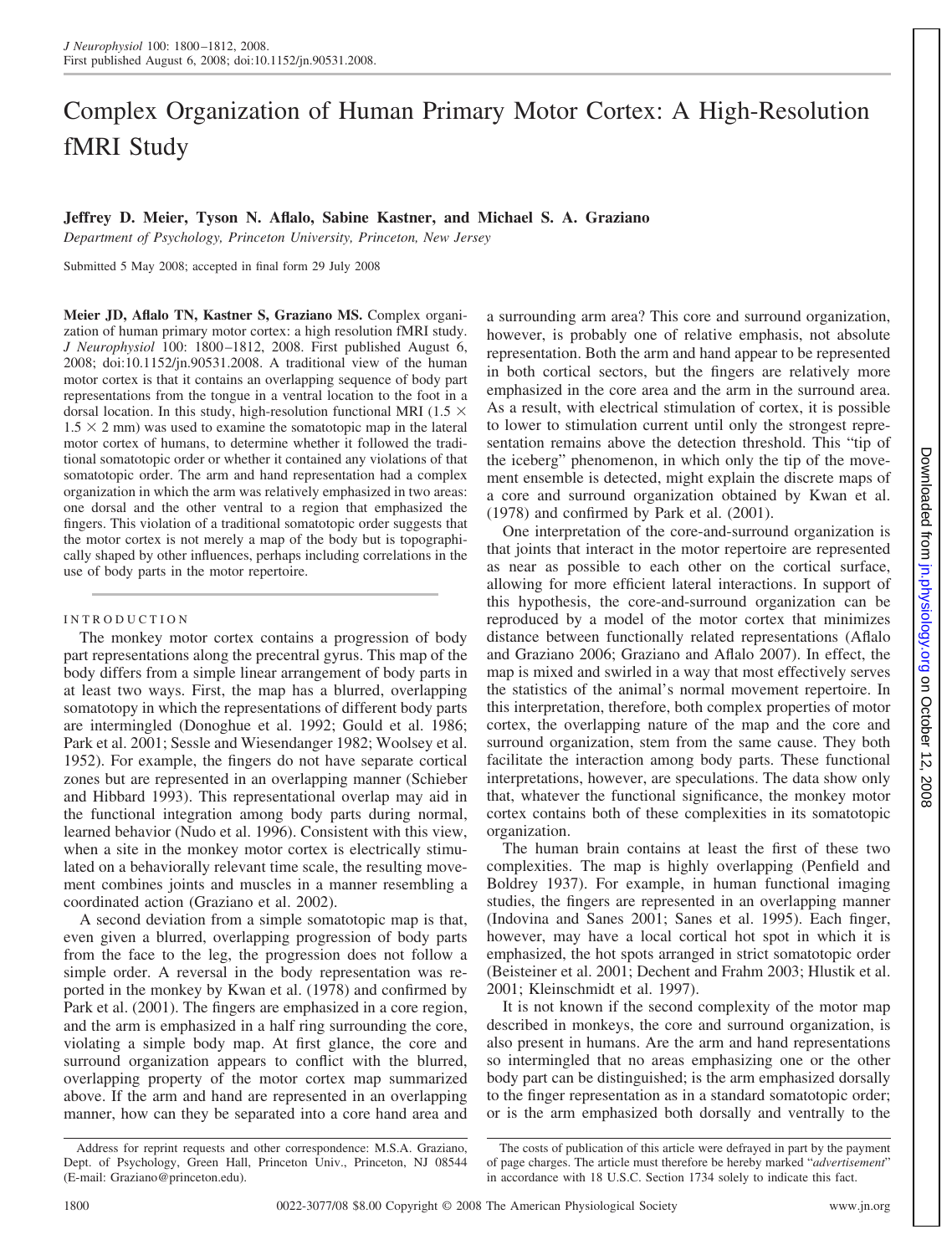finger representation as in the monkey brain? The purpose of this study was to use high-resolution functional MRI (fMRI) to map the human motor cortex and ask whether it has a coreand-surround organization, such as in the monkey motor cortex, or any other violation of the standard somatotopic order.

#### METHODS

#### *Subjects and task*

Five healthy right-handed subjects (3 males; 22–39 yr of age) participated in the study, which was approved by the Institutional Review Panel of Princeton University. All subjects were in good health with no history of psychiatric or neurological disorders and gave their informed written consent. Subjects laid supine on the horizontal scanner bed with their heads surrounded by foam to reduce head movements and performed an instructed movement task. Analyses were carried out in individual subjects, thereby justifying the small number of subjects typically used in cortical mapping literature (Schneider et al. 2004; Sereno et al. 1995). Single subject approaches are advantageous over methods that average among many subjects, because averaging blurs or removes fine features of the map that are not fully aligned among subjects given intersubject variability.

The task cues were words projected from a PowerLite 7250 liquid crystal display projector (Epson, Long Beach, CA) outside the scanner room onto a translucent screen located at the end of the scanner bore. Subjects viewed the screen at a total path length of 60 cm through a mirror attached to the head coil. At the start of each movement condition, a word was presented at the center of the screen indicating the movement to be performed. For example, "tongue" was presented to instruct tongue movements. After 2 s, the word disappeared and a central black fixation dot appeared. The dot blinked at a rate of 2 Hz (0.25 s on and 0.25 s off). The subject was required to fixate the dot and perform the instructed movement in synchrony with the blinking of the dot. For example, the tongue movement required moving the tongue forward in the mouth on one appearance of the dot, leaving the tongue in the forward position while the dot disappeared, retracting the tongue backward in the mouth on the next appearance of the dot, leaving the tongue in the back position while the dot disappeared, and moving the tongue forward again on the next appearance on the dot. Each cycle of the movement (tongue forward and tongue backward) was therefore cued by two dot flashes and lasted 1 s, a speed of movement that was found to be comfortable and easy to perform in pilot tests. After 6 s (12 dot flashes), the movement phase ended and the instruction for the next movement condition appeared.

During performance of the task, the subject laid in a standard posture moving nothing but the instructed body joint. In this standard posture, the right arm was held such that the elbow was resting on the scanner bed, the elbow was bent at about a 135° angle such that the hand was lifted above the bed, the wrist was straight, the palm faced the midline of the body, and the fingers were stationary in a clawed posture without touching each other. Ten different movements were performed, all in synchrony with the flashing fixation dot.

Tongue: As described above, the tongue was moved alternately forward and backward in the mouth, while the lips and jaw remained still.

Lips: The lips were alternately pursed forward and then drawn back to the teeth.

Squint: The subject squinted the right side of the face, tensing the muscles around the eye without closing the eye, and relaxed the face.

Hand: The fingers of the right hand were flexed toward each other, without touching, and extended away from each other.

Wrist A: The wrist was flexed and extended.

Wrist B: The wrist was adducted (rotated toward the thumb side) and abducted (rotated toward the pinky side).

Forearm: The forearm was pronated (rotated such that the palm faced down) and supinated (rotated such that the palm faced up).

Elbow: The elbow was extended to  $\sim$ 145 $\degree$  and flexed to  $\sim$ 120 $\degree$ . Foot: The toes on the right foot were curled and uncurled.

Saccade: The fixation dot was presented initially in the center of the screen as for all other conditions. It flashed at 2 Hz as for all other conditions. However, at each onset after the first onset, the dot appeared randomly at any of 25 possible locations on the screen forming a  $5 \times 5$  grid with  $5^{\circ}$  of visual angle between adjacent grid locations. The dot therefore gave the impression of jumping about the screen randomly, one jump every 0.5 s. The subject was required to saccade to each new location of the dot as it appeared. A different random sampling of target locations was used for each saccade block in each scan.

Subjects performed a practice session first outside the scanner bore and then inside the scanner bore just before scanning to ensure that they understood the instructions and that the movements were performed cleanly (e.g., that no accidental finger movement occurred during forearm rotation).

For each subject, eight scan runs were performed in one scanning session that was 2 h long. Each run began with an 8-s rest period in which the word "rest" was displayed on the screen, followed by a series of 50 movement blocks. Each block was 8 s in duration including 2 s of instruction and 6 s of movement. Each run was thus 408 s. Within a run, all 10 movement types were presented, and each type was repeated five times in psudo-randomized order. The order was different for each of the eight runs. In total, across runs, each movement type was repeated 40 times, the presentations balanced such that each movement type followed each other movement type approximately the same number of times.

#### *Data acquisition*

Images were acquired with a 3-T Allegra head-dedicated MRI scanner (Siemens, Erlangen, Germany) using a standard birdcage head coil. Eight series of 204 volumes were acquired. All acquisitions used a gradient echo, echoplanar sequence with a 128 square matrix (20 axial slices, 2 mm thick, with a 1-mm gap between slices, interleaved acquisition) leading to an in-plane resolution of  $1.5 \times 1.5$ mm [FOV =  $192 \times 192$  mm, repetition time (TR), 2 s; echo time (TE), 41 ms; flip angle =  $90^{\circ}$ ; 128  $\times$  128 matrix]. A partial Fourier factor of 7/8 was used to acquire an asymmetric fraction of *k*-space to reduce the acquisition time (see Schneider et al. 2004 for details). The acquisition volume was positioned to cover the motor cortex. Echoplanar images were compared with a co-aligned, high-resolution anatomical scan of the whole brain taken at the end of each session (MPRAGE sequence; TR = 2.5 s; TE = 4.38 ms, flip angle =  $8^\circ$ ; matrix,  $256 \times 256$ ; 1-mm<sup>3</sup> resolution). To perform echo planar imaging undistortion (Cusak et al. 2003) an in-plane magnetic field map image was acquired (FOV =  $256 \times 256$  mm, 128 matrix, TR = 345 ms, TE =  $5.06/8.06$  ms, flip angle =  $40^{\circ}$ , bandwidth =  $260$ Hz/pixel). For cortical surface reconstructions, a high-resolution structural scan was acquired in a separate session (MPRAGE sequence, parameters as above, 6 acquisitions). All images were aligned to this high-resolution structural scan.

## *Data analysis*

Individual subject analysis was performed using AFNI (Cox 1996) (http://afni.nimh.nih.gov/afni), FreeSurfer (Dale et al. 1999; Fischl et al. 1999) (http://surfer.nmr.mgh.harvard.edu/), and SUMA (http:// afni.nimh.nih.gov/). The first four images of each scan were eliminated from the analysis.

The functional images were motion corrected (Cox and Jesmanowicz 1999) to the image acquired closest in time to the anatomical scan and undistorted using the field map scan. Motion correction was especially important in this experiment because of the possibility that the instructed movements might induce small movements of the subject's head. The output of the motion correction algorithm indicated that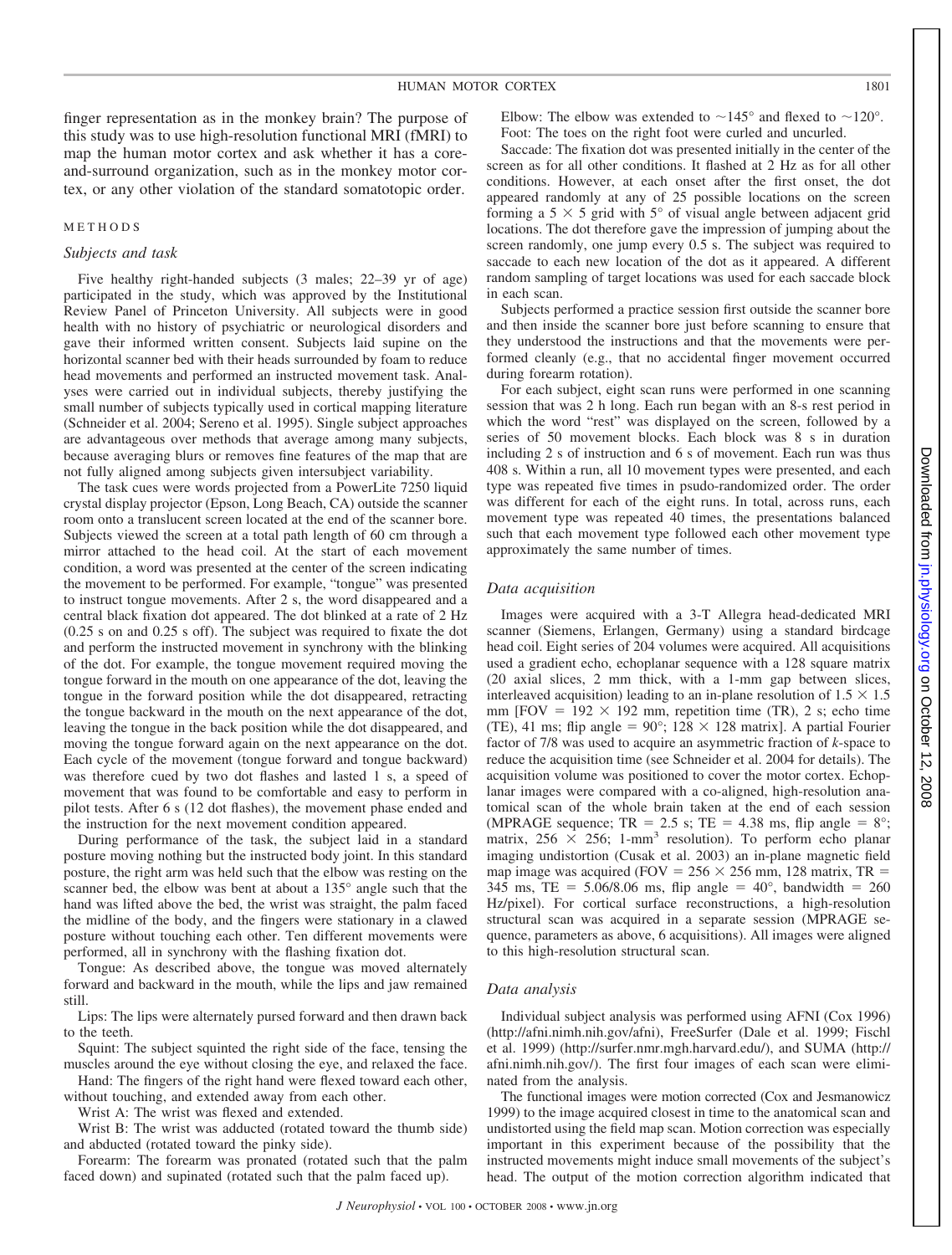head movement was negligible for all subjects. No systematic head movements were observed during any part of the task. For example, for *subject 1*, the mean translation vector within a run was 0.045 mm and the mean rotation vector within a run was 0.041°. The mean change in head position was also calculated during each movement type, and no significant differences were found among movement types. A similar lack of systematic head movement was found for all subjects.

Data were spatially smoothed with a Gaussian kernel of 4 mm (at full width, half-maximum). Smoothing, although it may appear to contradict the benefit of high resolution scanning, does not simply throw away spatial information. Instead, it is routinely used to enhance signal-to-noise. The time course analyses (described below) were performed on unsmoothed data. The primary result of this experiment, the detection of a second small arm representation ventral to the hand representation, was the same regardless of whether smoothed data were used (as for the surface maps) or unsmoothed data were used (as for the time courses).

# *Regression analysis*

First, for each subject, we obtained an average trace that showed the rise and fall of the hemodynamic response in motor cortex. The average trace was obtained in the following way. The hemodynamic time series from 40 voxels were used. These voxels were selected throughout motor cortex, defined anatomically as the anterior bank of the central sulcus. Each individual time series was normalized to a peak value of 1. The normalization was performed to ensure that responses of different magnitudes, from different parts of motor cortex, would have equal weighting. These normalized time series were averaged to obtain the mean hemodynamic response function. Figure 1 shows the mean hemodynamic trace for *subject 1*. We used this average as a model hemodynamic response in the regression analysis for *subject 1*. The curve obtained from the data was used as the model; it was not fitted to any parameterized function. For each subject, a unique, subject-based hemodynamic model was obtained.

A multiple regression analysis was performed on the hemodynamic responses after spatial smoothing. For each of the 10 movement types, a square-wave function was generated representing the time intervals throughout the scan during which that movement was performed. This square-wave function was convolved with the post hoc model of the hemodynamic response based on individual subject data.

The convolved function was used as a regressor in the multiple regression model. Ten of these regressors were included in the multiple regression model, corresponding to the 10 movement types. Additional regressors were included in the model to factor out between-run changes in mean intensity and within-run linear drifts. For each voxel, the regression analysis returned 10  $\beta$  values, 10 *F* values,



FIG. 1. Hemodynamic response function based on data from *subject 1*. Signals from 40 voxels throughout motor cortex were used. Each individual time series was normalized to a peak value of 1. The individual, normalized time series were averaged to obtain the mean hemodynamic response function. Error bars are SD.

and 10 *P* values, one for each of the 10 movement types ( $\beta$  values are shown in Fig. 2 for *subject 1*). Note that the multiple regression model does not compare each movement type to a rest condition. Rather, it compares each movement type to all other movement types.

#### *Winner-take-all map*

For each subject, a surface map was generated to visualize the somatotopic progression in the motor cortex. First, a voxel was considered only if it had a positive hemodynamic response that passed a  $P < 0.0001$  threshold (uncorrected for multiple comparisons) in the regression analysis described above. Second, for each of these voxels, a "winner-take-all" rule was used to assign a winning movement to that voxel. The winning movement was the movement that returned the largest *F* value (with a positive  $\beta$  value) in the regression analysis. With this rule, even if several movements returned similar *F* values, one was always larger than the others, and therefore a winning movement could always be defined. Each voxel was assigned a display color based on the winning movement. Third, voxels that overlapped the cortical slab were displayed on an inflated brain map of the gray-white matter boundary (Figs. 3 and 4). This winner-takeall method of displaying the data provides a convenient way to visualize the movement types that are most robustly represented at each cortical location. It provides an overview of the somatotopic progression. It does not, however, provide a complete description of the motor map. By assigning a single winning movement to each voxel, the method shows only the tip of the movement "iceberg" at each cortical location. It does not show the manner in which one movement type overlaps with or grades into another. This overlapping of movement representations must be examined using different analyses, such as those described below.

# *Time series of fMRI signals*

The winner-take-all maps allowed the motor cortex to be divided into regions that showed greatest hemodynamic signal covariance with one or another movement type. Based on these maps, points in cortex were selected near the center of each movement representation. Time series were obtained to further assess the hemodynamic responses. Time series were calculated from the unsmoothed data in the following manner. Once a point on the cortical surface was selected, a normal line was drawn from that point through the cortical slab. Five adjacent voxels within the cortical slab were selected, the central one intersected by the normal line. The hemodynamic response throughout the scan time was averaged among those five voxels. Time series for individual movement types were calculated. For example, the time series for the tongue movement response was calculated as follows. Tongue movement was performed 40 times throughout the scan. For each repetition, the time window beginning at the onset of the movement instruction and ending 22 s later was selected. The hemodynamic response during this window was transformed into a percentage change from the value obtained at the start of that 22-s time window. The 40 hemodynamic traces were averaged together to produce a time series showing the mean hemodynamic response during and after tongue movement. A similar procedure was used to obtain time series for each of the 10 movement types. (Example time series are shown in Figs. 5 and 6).

# *Arm versus finger analysis*

Typically the cortical representation of one movement graded into the next. To assess the gradual transition from the representation of finger movement to the representation of more proximal wrist and forearm movement, the following method was used. First, voxels in the motor cortex were selected if the regression against finger movement, wrist A movement, wrist B movement, or forearm rotation was positive and if the *P* value passed the 0.0001 threshold. Second, for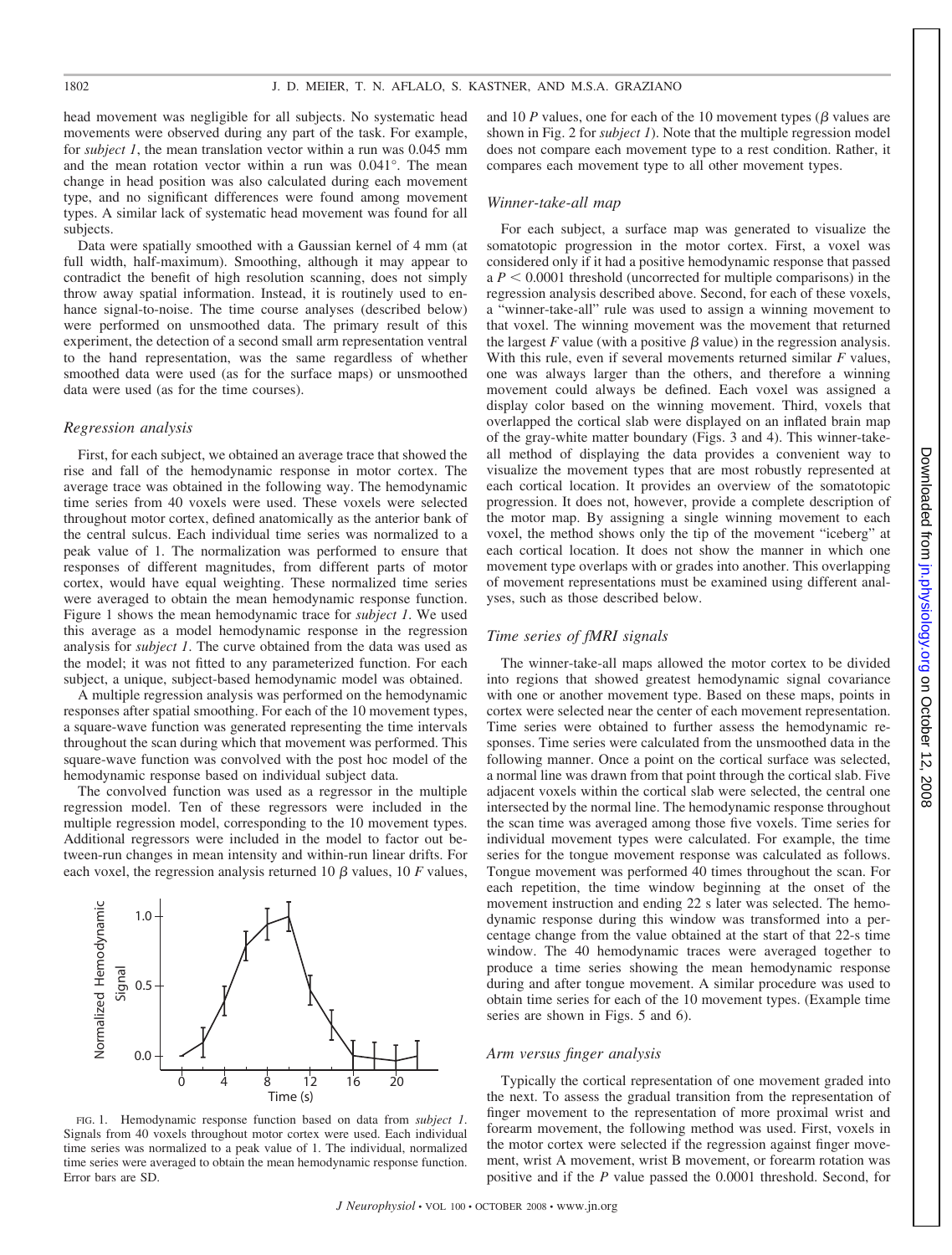each of these voxels, a "finger-versus-arm" index was calculated based on the  $\beta$  values returned by the regression.

## Finger-versus-Arm Index = { $\beta$ fingers - [( $\beta$ wrist A +  $\beta$ wrist B

+ 
$$
\beta
$$
 for  
earn)/3]/ $\beta$  fingers +  $[(\beta$ wrist A +  $\beta$ wrist B

 $+ \beta$ forearm)/3]}

This finger-versus-arm index varied between  $-1$  and 1. A value of 1 indicated that the voxel was activated by the fingers and not the proximal movements of the arm. A value of  $-1$  indicated that the voxel was activated by the proximal movements and not the fingers. A value of 0 indicated that the voxel was equally activated by the fingers and proximal movements. This index was displayed as a color code on a flattened surface map. A separate map was obtained for each subject (Fig. 7, *A–E*).

# *Group analysis*

The preceding analyses were all performed on individual subjects. This individual analysis prevented blurring across subjects that varied in the exact layout of their motor maps. However, despite the variance among subjects in the exact map layout, all subjects showed a central finger representation bracketed by a dorsal and a ventral area that emphasized the arm. With proper alignment of the central finger representation, it should therefore be possible to average among subjects and arrive at a clearer picture of the surrounding arm representation. The average was performed in the following manner. For each subject, a flattened surface map of the motor cortex was generated. The  $\beta$  values for finger movement, obtained in the regression analysis, were plotted on this map. Only those  $\beta$  values that were positive and passed a  $P \le 0.0001$  threshold were plotted. The map of finger  $\beta$  values for *subject 1* was used as a reference. The maps for *subjects 2–5* were transformed to match the map of *subject 1*. The transformation was a standard affine transformation used in image analysis (Gonzalez and Woods 2002) and included rotation, translations along the *x-* and *y*-axis, scaling along the *x-* and *y*-axis, and sheering. For example, for *subject 2*, the flattened map of the motor cortex was transformed to optimize the spatial correlation between the finger  $\beta$  values for *subject* 2 and for *subject* 1. In this fashion, the map from *subject 2* was warped until its finger area was optimally aligned with the finger area of *subject 1*. Once this alignment of finger areas was obtained for all subjects, the finger-versus-arm index was averaged across the five surface maps to produce a single group map of the finger-versus-arm index (Fig. 7*F*).

#### RESULTS

#### *Overlapping somatotopy*

A clear somatotopic organization was obtained in the motor cortex of each subject. Figure 2 shows the results of the regression analysis from *subject 1* plotted onto an inflated hemisphere. Each panel shows the results for one movement type. Only those voxels that showed a positive hemodynamic response and that passed a significance level of  $P < 0.0001$ were plotted. Activity that correlated significantly with movement was found within the primary motor cortex in the anterior bank of the central sulcus. It was also found within the primary somatosensory cortex in the posterior bank of the central sulcus. Activity was also obtained on the pre- and postcentral gyrus and within the inferior parietal cortex. This report will focus on activations within the motor cortex.

Within the motor cortex in the anterior bank of the central sulcus, a rough, highly overlapping somatotopic progression was apparent, with the tongue represented ventrally (Fig. 2*A*), the foot represented on the dorsal aspect and medial wall of the hemisphere (Fig. 2*I*), and the other body parts arranged between. Each body part representation overlapped extensively with others, yet the general progression from tongue to foot was maintained. The saccadic eye movements (Fig. 2*J*) evoked a large area of activation on the precentral gyrus anterior to the primary motor strip, consistent with the location of the frontal eye field (Kastner et al. 2007), and also activated a large area in the posterior parietal lobe.

One complexity to this map can be seen in the plots for wrist and forearm movement (Fig. 2, *E–G*). In these maps, within the motor cortex in the anterior bank of the central sulcus, the activations were split, containing a larger dorsal zone and a smaller ventral zone. The cortical region activated by finger movements fit roughly between these dorsal and ventral arm zones. Thus the initial analysis suggests that the human motor cortex might have a type of core and surround organization.

# *Winner-take-all maps*

Figure 3*A* provides a different view of the somatotopic progression for the same subject as in Fig. 2. In this "winner-take-all" method of display, voxels were selected if the regression against any movement type was positive and significant at the  $P \leq 0.0001$ threshold. For each of these selected voxels, a winner-take-all method was used to assign a winning movement, the movement that was associated with the highest *F* value. Voxels assigned to different movements were given different colors for the display.

This winner-take-all display must be interpreted carefully. It does not show the map within the motor cortex. It shows only the peak movement representations. The true map is extensively overlapping, as shown in Fig. 2. Nonetheless, the winner-take-all map is especially useful in showing the topographic trends across the cortical surface. It shows the largescale somatotopic progression in the anterior bank of the central sulcus and on the precentral gyrus. The order of progression from ventral to dorsal was approximately: tongue, lips, squint, wrist and forearm, fingers, a second representation of the wrist and forearm, elbow, and foot, with the foot activation largely hidden in this figure over the medial aspect of the hemisphere. A gap in the cortical map between the elbow activation and the foot activation presumably corresponded to the intervening body parts that were not tested in this experiment. A large zone activated by eye movement lay just anterior to the motor cortex somatotopic map, on the precentral gyrus. This map matches the traditional human motor map (Penfield and Boldrey 1937) in all respects except for the double representation of the wrist and forearm (indicated in blue and pink): one below and one above the finger representation (indicated in red).

Figure 3*B* shows the winner-take-all map from the same subject as in Fig. 3*A*. The data in Fig. 3*B* were collected in a separate scan session 2 mo later. The somatotopic pattern is strikingly similar in these two data sets, confirming that the results are reliable and consistent.

Figure 4 shows the winner-take-all maps from the remaining subjects. All subjects showed a similar pattern of activation in motor cortex, including a rough overall somatotopy and a core hand area that was bracketed both above and below by representations of the wrist and forearm.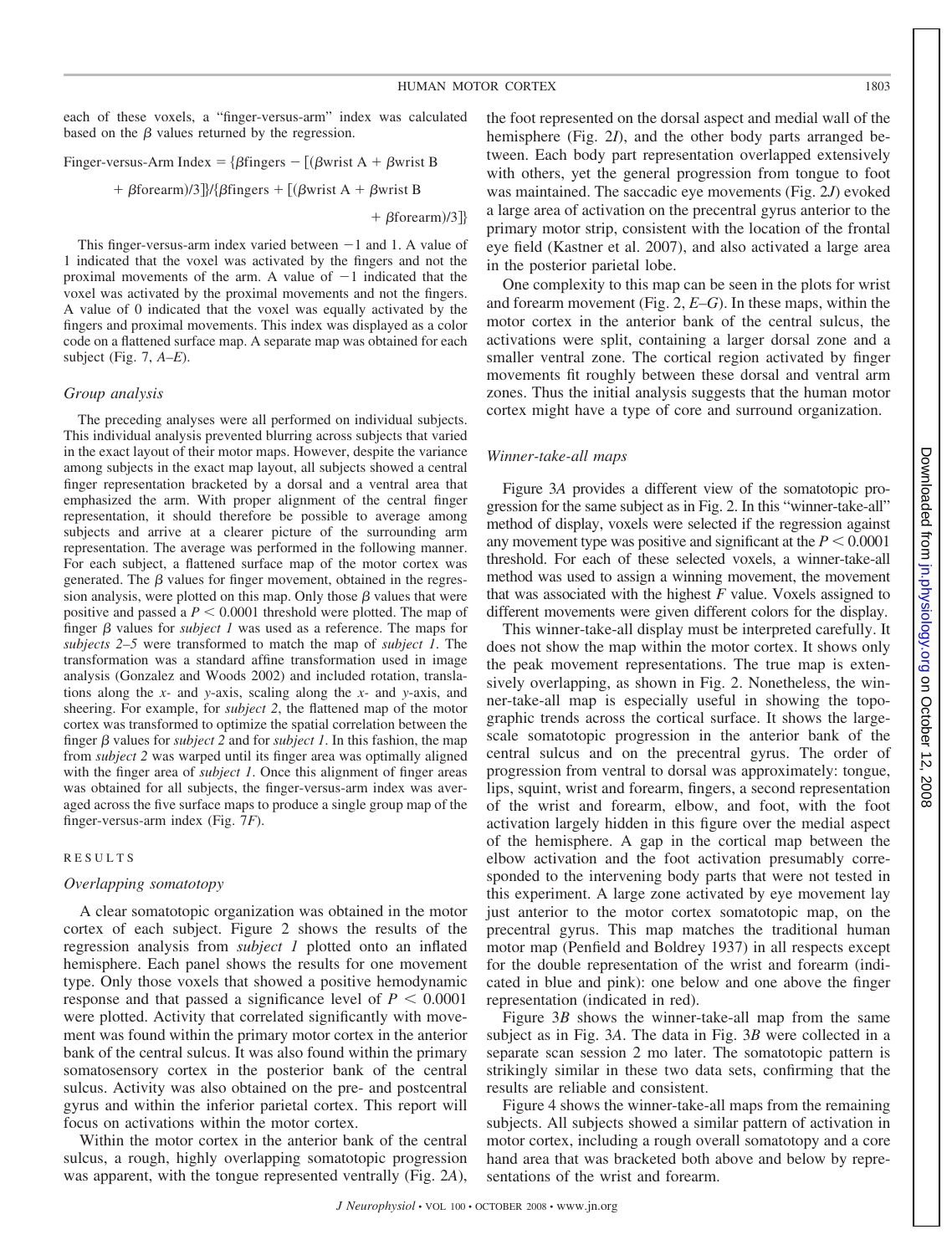

FIG. 2. Cortical activations evoked by 10 different movement types in *subject 1*. Shown on an inflated cortical sheet are  $\beta$  values obtained by regression against the 10 movement types, thresholded at  $P < 0.0001$  uncorrected; only positive  $\beta$  values are shown. Warm colors indicate greater  $\beta$  values and cold colors indicate smaller  $\beta$  values. The  $\beta$  values are expressed in units of percent signal change. Thus a  $\beta$  value of 1 indicates that, according to the regression analysis, the movement caused a peak-to-peak change in signal intensity of 1%. The scale was truncated at 2%. All displays are of a lateral view of the left hemisphere except for *I,* which shows a dorsal view.

#### *Analysis of fMRI time series*

The winner-take-all maps in Figs. 3 and 4 assign a single, winning movement to each voxel and thus help to clarify the overall somatotopic trends. Those maps, however, do not provide information about representational overlap. For example, the finger area in Fig. 3*A* (the red area) is shown as uniformly taken by the fingers, because the finger activation was statistically strongest there. However, movement of the wrist, forearm, and elbow also resulted in significant activity in this same region of cortex. This representational overlap is apparent in Fig. 2, in which each movement activation is shown separately. To better assess the manner in which each site in cortex might represent more than one movement type, the time series of hemodynamic signals was examined in each movement area. Figure 5 shows the time series from six representative points on the motor cortex map of *subject 1*.

Figure 5*A* shows the time series from a region of cortex dominated by elbow movement. A strong positive hemodynamic response was associated with elbow movement (green line in time series graph), but a positive hemodynamic response was also present for the forearm and wrist A. Other movement types, including the tongue, lips, and saccadic eye movements, were associated with a reduction in hemodynamic response. The signal at this site in cortex therefore did not solely covary with elbow movement but showed a complex relationship to many movement types. Although it is convenient to label this region of cortex the "elbow representation," the label may be best understood as short hand for "the cortical area that on average emphasizes the elbow but represents the movement of other body parts as well."

Figure 5*B* shows the time series from a region of cortex dominated by wrist movement (wrist B, abduction/adduction). A strong positive response was associated with wrist B movement (light blue line in time series graph), and little if any response was associated with other movements.

Figure 5*C* shows the time series from a region of cortex dominated by finger movement. Although the strongest response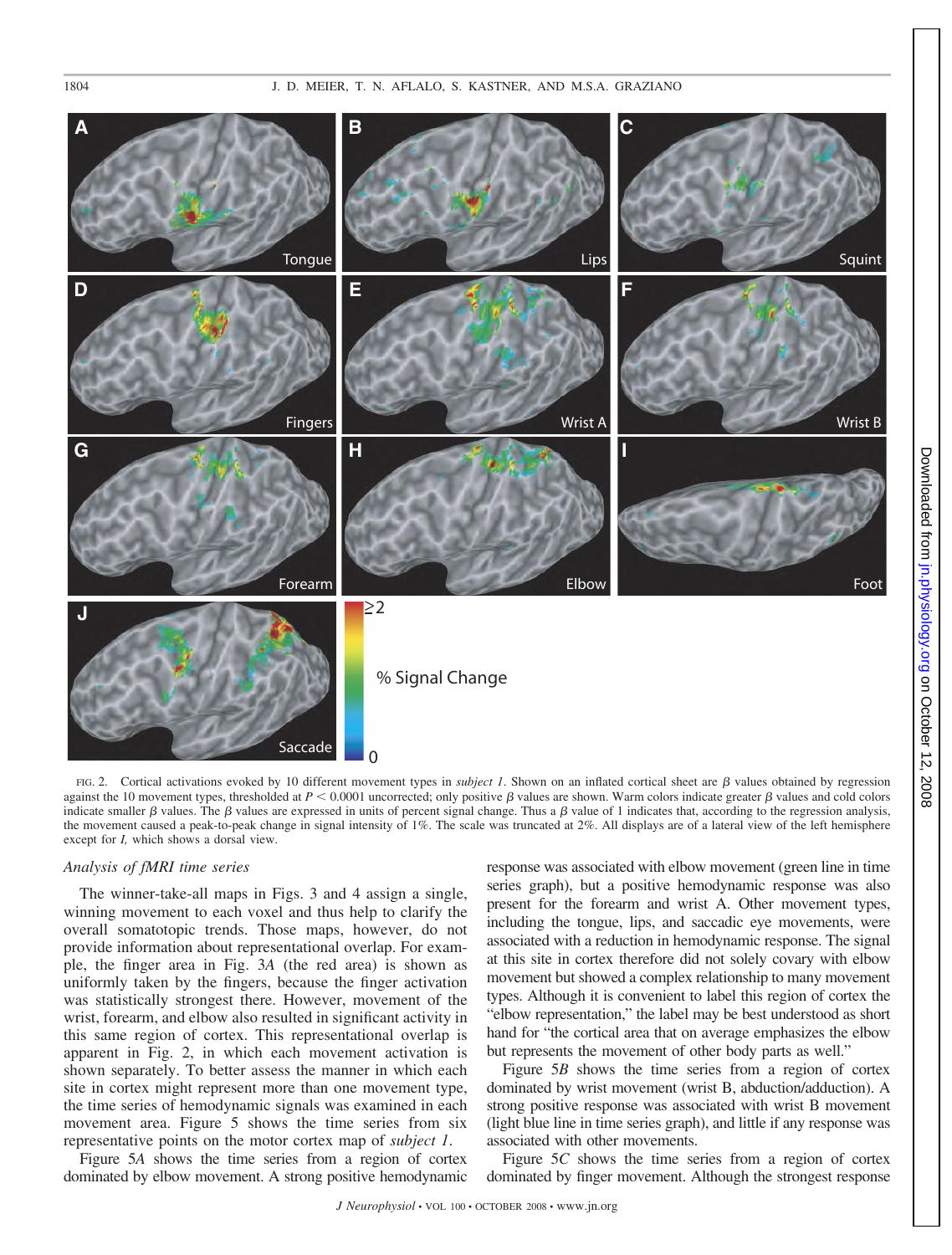

FIG. 3. Somatotopy in *subject 1* shown in a "winner-take-all" map. *A*: data from 1st scan session. *B*: data from 2nd scan session, 2 mo later. Voxels were selected if the regression was positive and significant at the  $P < 0.0001$  level. These selected voxels were assigned to the movement that resulted in the largest *F* value. The results were projected onto the inflated cortical sheet, in which dark shading indicates the floor of a sulcus and light shading indicates the crown of a sulcus. The map shows the overall somatotopic progression in the primary motor cortex (anterior to the floor of the central sulcus) and in the primary somatosensory cortex (posterior to the floor of the central sulcus).

was associated with finger movement (red line in time series graph), a positive hemodynamic response was also associated with wrist A, wrist B, and forearm movement. The results therefore do not show a cortical site that represents the fingers exclusively, but instead one that emphasizes the fingers while also representing movement of adjacent joints.

Figure 5*D* shows the time series from the second wrist representation located ventral to the finger representation. Here again, although the hemodynamic response was strongest during wrist A movement (dark blue line in time series graph), a positive hemodynamic response was also obtained during finger, wrist B, and forearm movement. The data therefore suggest a gradual trend in which a central region, emphasizing the fingers, grades into an upper and a lower region emphasizing the more proximal joints of the wrist and forearm.

Figure 5, *E* and *F*, shows the time series from cortical sites that emphasize the movement of the upper face during squinting and the movement of the lips. Once again, it is not the case that each site in cortex is exclusively associated with one movement type. Rather, extensive overlap among movement representations is apparent.

Figure 6 shows time series data from *subjects 2–5*. Each column shows data from one subject. For example, for *subject 2*, *A–E* show the time series from five sites arranged along the motor map. Figure 6*A* shows the time series from a cortical site dorsal to the finger representation, in a cortical region that emphasized wrist movement. In this graph, the largest hemodynamic response is associated with wrist B movement (light blue line). Figure 6*B* shows the time series from a cortical site in a transitional area, on the border between the wrist and the finger representation. The hemodynamic responses to wrist movement, forearm movement, and finger movement are similar. Figure 6*C* shows the time series from a cortical site in the finger representation. In this graph, the largest hemodynamic response is associated with finger movement (red line). Figure 6*D* shows the time series from another transitional site, this one on the ventral border of the finger representation. Here again the hemodynamic responses to wrist, forearm, and finger movement are similar. Figure 6*E* shows the time series from a cortical site ventral to the finger representation, in a cortical area that emphasized forearm movement. Here the hemodynamic response is largest for the forearm movement (pink line). The data from all four subjects displayed in this figure show a similar pattern. A core region emphasized the fingers (Fig. 6*C*, outlined in red). This representation of the fingers graded into two representations of the wrist and forearm: one just dorsal to the finger representation (Fig. 6*A*) and one just ventral to it (Fig. 6*E*). There was no sharp cut-off between movement representations. Rather, all movement representations were overlapped, and within that area of overlap, the emphasis shifted from one type of movement to the next.

## *Core and surround*

The above analyses show that, within the large finger and arm representation, there is almost total overlap among the finger and the arm but that the fingers tend to be relatively emphasized in a central region and the wrist and forearm tend to be relatively emphasized in two areas: one large zone just dorsal to the finger area and one smaller zone just ventral to the finger area. We calculated a "finger-versus-arm" index that showed, for each voxel significantly activated by both the fingers and the arm, whether that voxel was more activated by the fingers, more activated by the arm, or equally activated by both (see METHODS for details of index calculation). Figure 7*A* shows the result for *subject 1*. This flat map of the central sulcus shows an enlarged view of the cortical region in which a significant hemodynamic response was obtained during movement of the fingers, wrist A, wrist B, and forearm. A red color indicates a hemodynamic signal that covaried predominantly with finger movement (finger-vs.-arm index  $= 1$ ); blue indicates a hemodynamic signal that covaried predominantly with movement of wrist A, wrist B, or forearm (finger-vs.-arm index  $= -1$ ; and intermediate colors indicate a hemodynamic signal that covaried with both categories of movement. The dotted white line shows the floor of the sulcus. The area to the left of the line is the motor cortex. This map shows a core area that emphasized the fingers, a large area just dorsal to the finger representation that emphasized the more proximal arm joints, and a smaller area just ventral to the finger representation that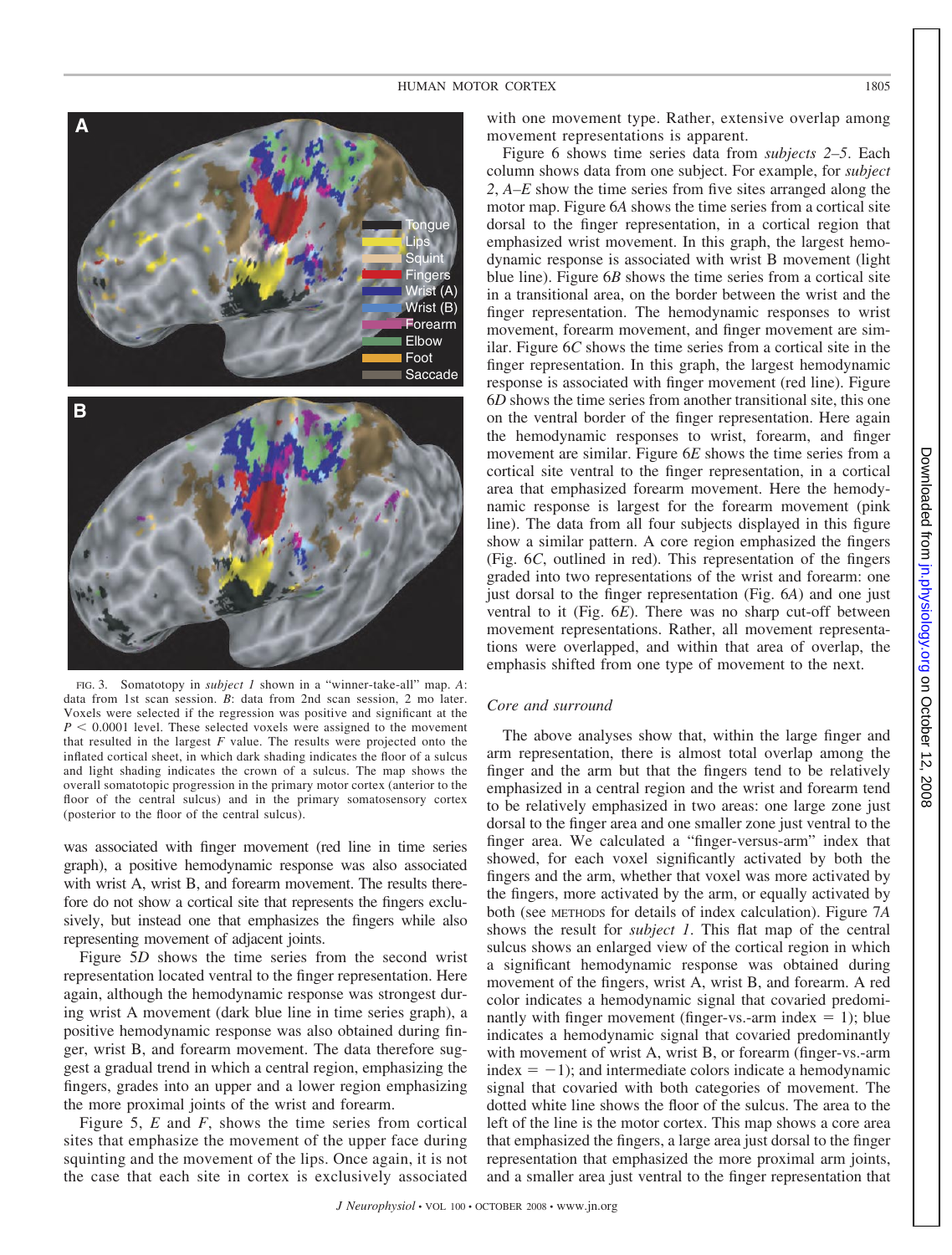

FIG. 4. Somatotopy displayed in a "winner-take-all" map. *A–D*: data from *subjects 2–5*.

also emphasized the more proximal arm joints. The fingerversus-arm index shows particularly clearly that these representations are not absolute. There is no central zone dedicated entirely to the fingers, surrounded by zones dedicated entirely to the arm. Instead, in a large area of overlap, the center relatively emphasizes the fingers, and the dorsal and ventral zones relatively emphasize the arm.

The results of *subjects 2–5* are shown in Fig. 7, *B*–*E*. These maps are similar in that they show a core region that emphasized the fingers bracketed by a large dorsal and a small ventral region that emphasized more proximal movements. The subjects varied in the extent of this ventral wrist and forearm representation, but all subjects showed at least some cortical area ventral to the core finger area that responded more robustly to the arm than to the fingers.

# *Group average*

To obtain a group average, the maps shown in Fig. 7, *B*–*E*, corresponding to *subjects 2–5*, were warped according to an affine transformation to align them to the map in Fig. 7*A*. The alignment optimized the correlational match between the finger representations (see METHODS). Once the maps were aligned, they were averaged. The result is shown in Fig. 7*F*. This group average shows particularly clearly the nonclassical organization of the motor cortex in which the fingers are emphasized in

a core area, the arm is emphasized in a large area dorsal to the finger representation, and the arm is re-represented in a smaller area just ventral to the finger representation. The group map also shows the manner in which the representations tend to grade into each other with a change in relative emphasis rather than forming distinct areas with borders.

## *Blur across the sulcus*

One possible confound in this experiment is blur of signal across the sulcus from the primary somatosensory area to the primary motor area. This blur might occur partly through voxels that straddle the sulcus despite the high resolution of the scan, partly through intrinsic blur in the hemodynamic response and partly through the smoothing used in our analysis to enhance signal-to-noise. In this manner, the signal from S1 might have contaminated the results from M1.

To address this possible confound, we performed the following analysis. We first defined a mask that included all voxels that overlapped the posterior bank of the central sulcus, presumed S1; all voxels in the white matter beneath the S1 cortex, within 2 mm of the white-matter/cortex boundary; and all voxels within 2 mm of the pial surface of S1, including voxels that straddled the sulcus and voxels in the superficial layers of the motor cortex. This mask therefore included S1 and a substantial halo of voxels around S1. Before performing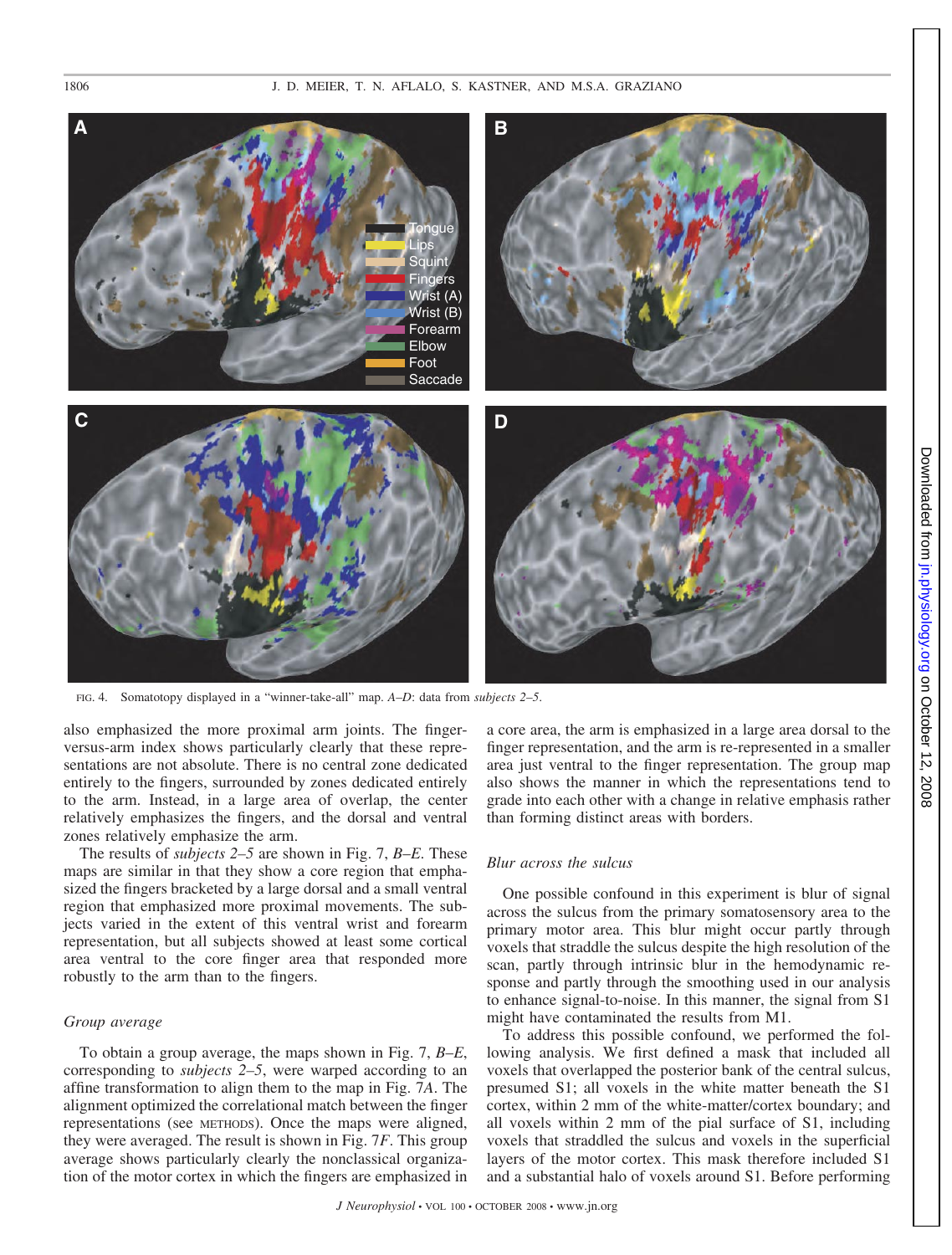

FIG. 5. Time series data for *subject 1*. The cortical map shows a close-up of the winner-take-all display of the motor cortex (see Fig. 3*A*). *A–F*: hemodynamic time series for the 10 movement conditions, for each of the indicated points on the cortex. Time series were based on unsmoothed data and were a mean of 5 adjacent voxels within the cortical slab. The percent signal change was normalized to the initial value in the plotted time interval. Error bars are SD. The blue rectangle indicates the time during which the movement was performed.

*J Neurophysiol* • VOL 100 • OCTOBER 2008 • www.jn.org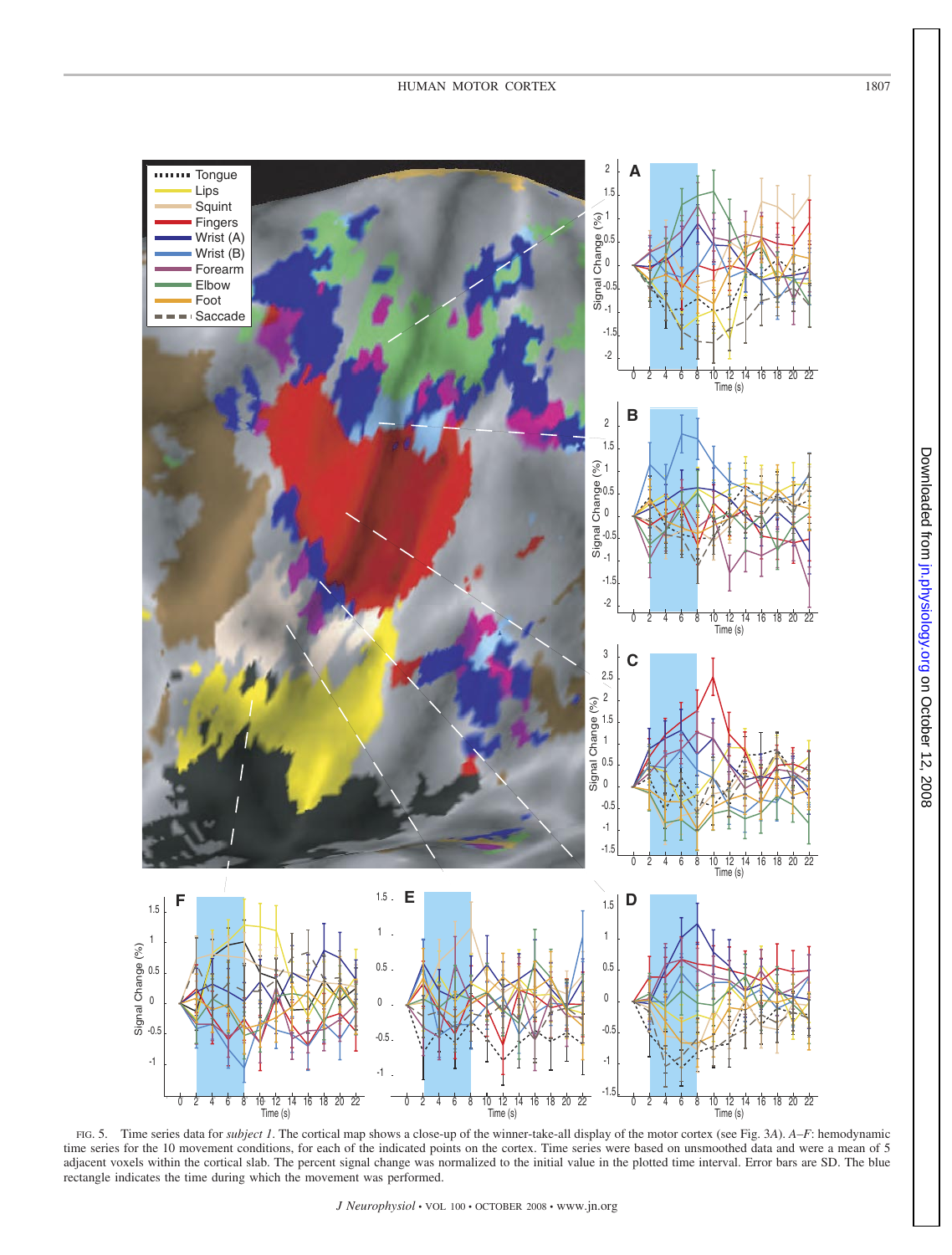

FIG. 6. Time series data for *subjects 2–5*. Each column shows data from a different subject. Each row shows data from a different location along the motor cortex map. *A*: data from a dorsal location in the upper wrist/forearm representation. *B*: data from a transitional location between the upper wrist/forearm representation and the finger representation. *C*: data from the center of the finger representation. *D*: data from a transitional location between the lower wrist/forearm representation and the finger representation. *E*: data from a ventral location in the lower wrist/forearm representation. The color scheme for indicating specific movement types is the same as in Fig. 5.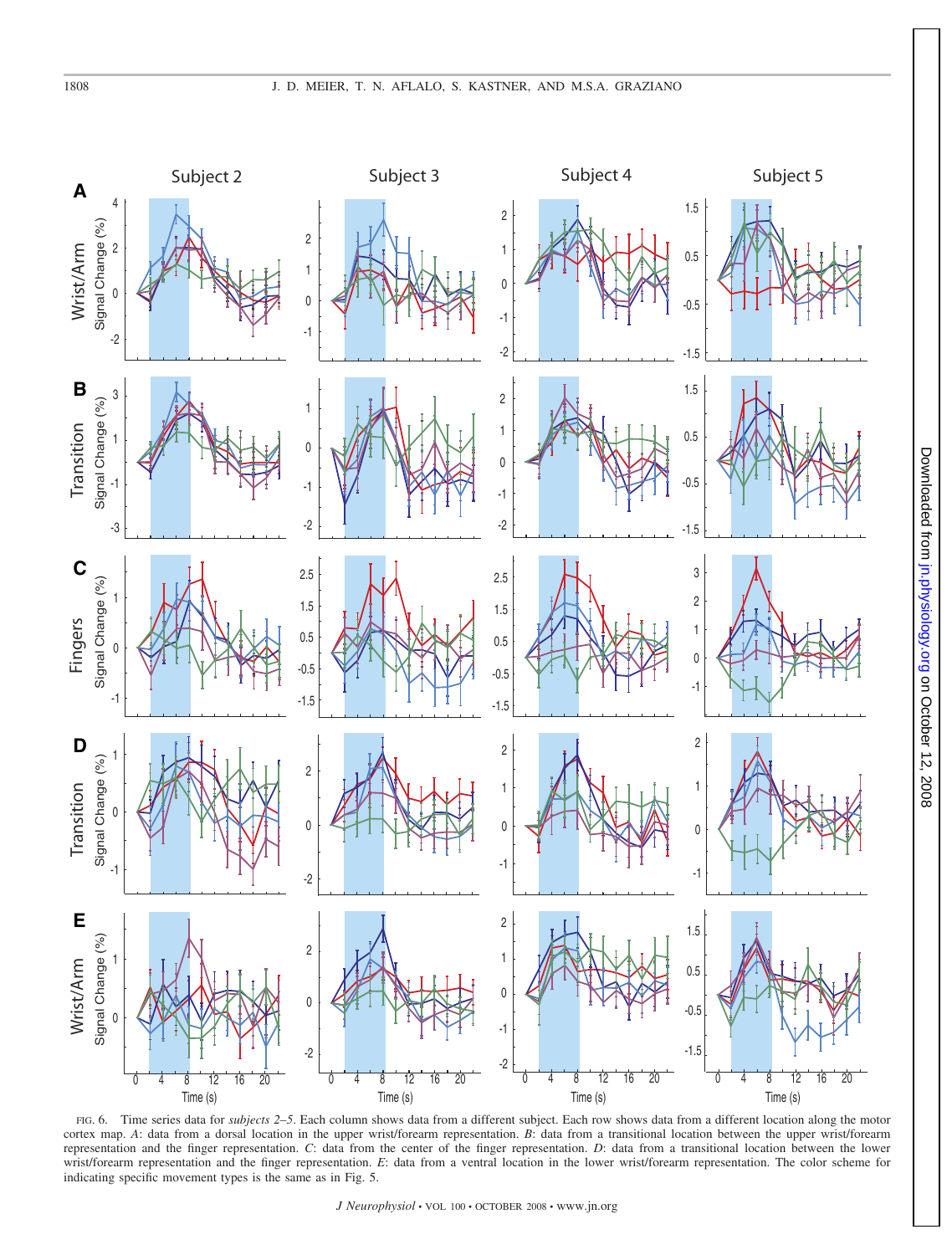

FIG. 7. Core-and-surround organization of the hand and arm representation in 5 individual subjects and in a group average of subjects. Each panel shows a close-up of the flattened motor cortex. The width of each panel represents  $\sim$ 4 cm. *A*: those voxels that showed hemodynamic responses to the fingers, wrist, or forearm, and that were significant at  $P < 0.0001$ , were selected for further analysis. For each selected voxel, a finger-vs.-arm index was calculated in which -1 indicated a response to the wrist and forearm but not to the fingers,  $+1$  indicated a response to the fingers but not to the wrist and forearm, and 0 indicated an equal response to both. The results were projected onto an inflated cortical surface, with red indicating +1 and dark blue indicating -1. The white dotted line shows the floor of the central sulcus, with the primary motor cortex to the left of the line. *B–E*: same for remaining subjects. *F*: mean result obtained by 1st aligning the finger representations of the 5 subjects and then averaging the finger-vs.-arm indices.

any spatial smoothing on the data, we replaced the measured hemodynamic signal in these voxels with randomized noise that contained the same SD but no temporal structure. We performed the same smoothing and regression analysis described above. In this analysis, M1 was protected from contamination by S1 in the following ways: voxels that straddled the sulcus had had their signal blanked; voxels near S1, which were likely to be contaminated by intrinsic blur in the hemodynamic response, had had their signal blanked; and the spatial smoothing performed in the analysis could drag only random noise across the sulcus from S1 to M1, perhaps decreasing the signal in M1, but not adding any unwanted signal.

Figure 8 shows the result from *subject 1* in the form of a winner-take-all map. This map is directly comparable to the map in Fig. 3*A*, showing data from the same subject. In Fig. 8, the posterior bank of the central sulcus shows little signal, as expected, because the signal was removed from S1 at the start of the analysis. The small amount of signal shown in S1 is the result of smoothing across the sulcal wall from M1. M1, in the anterior bank of the central sulcus, shows reduced signal. This reduction is also expected for two reasons. First, the superficial layers of M1, within 2 mm of S1, were blanked of signal. Second, the smoothing algorithm effectively spread statistical noise from the mask into the adjacent M1 voxels, reducing the signal strength. Despite these reductions in signal, the activations in M1 remained robust (the displayed activations crossed a threshold of  $P \le 0.0001$ ). The important point of this analysis is that the overall pattern of results remained the same. A somatotopic map is apparent in the primary motor cortex, and the finger area is bracketed dorsally and ventrally by separate wrist and forearm areas. The essential findings, therefore, seem to be independent of signal contamination across the sulcus from S1.



FIG. 8. Result for *subject 1* when signal in primary somatosensory cortex was removed before analysis. For all voxels in S1 or within 2 mm of S1, the measured hemodynamic signal was replaced with noise that had the same SD and mean but no temporal structure. After smoothing and regression analysis, a similar result was obtained in M1, although the amount of signal in M1 was reduced (cf. Fig. 3*A*). The result suggests that the findings in M1 were not the result of signal contamination across the sulcus from S1.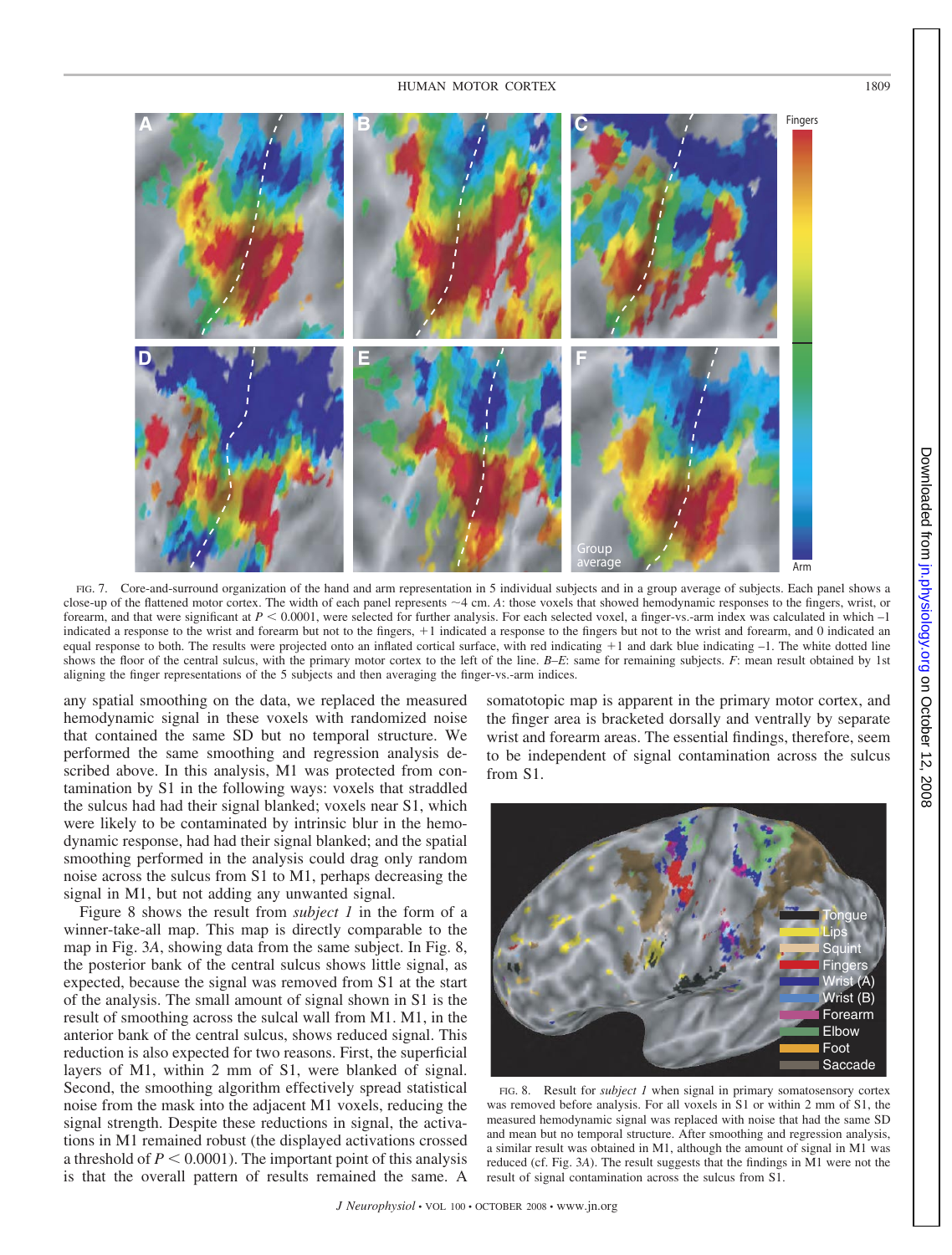#### DISCUSSION

High-resolution fMRI was used to map the motor cortex in humans. Movements of 10 body parts were tested, ranging from the toes to the tongue. The results showed a large scale somatotopic map of the body in the motor cortex, as expected, with the tongue in a ventral location and the toes in a dorsal location. Regions of activation for different body parts overlapped extensively, but the somatotopic trend emerged nonetheless. Within the arm and hand representation, however, a nonsomatotopic reversal was found. The wrist and forearm were relatively emphasized in two regions: one ventrally and one dorsally to the finger representation. This organization, in which the distal musculature is bracketed by the proximal musculature of the arm, is similar to findings in the monkey motor cortex (Kwan et al. 1978; Park et al. 2001), but different from the classical motor map in the human brain (Penfield and Boldrey 1937). Other functional imaging studies of the human motor cortex obtained an overall somatotopic map but did not report the re-representation of the wrist and forearm (Alkadhi et al. 2002; Lotze et al. 2000; Stippich et al. 2002), perhaps because of the coarse spatial resolution of the imaging techniques used in those studies. In this study, the high-resolution functional images were of critical importance in resolving the relatively thin strip of wrist and forearm representation ventral to the finger representation.

# *Representational overlap*

A long-standing question in motor cortex research is whether the map of the body in motor cortex is discrete or overlapping. When the first maps of the human motor cortex were published based on electrical stimulation, Foerster (1936) suggested that the primary motor cortex contained discrete, elaborately separated representations of individual body parts, even at the level of individual fingers. In contrast, Penfield and Boldrey (1937), using the same method of electrical stimulation, reported that the map was extensively overlapping. In the monkey literature, the debate was resolved in favor of an overlapping map. Only Asanuma (1975) suggested a map separated at the level of individual muscles. Other researchers (Cheney and Fetz 1985; Donoghue et al. 1992; Gould et al. 1986; Park et al. 2001; Rathelot and Strick 2006; Schieber and Hibbard 1993) obtained highly overlapped maps, including maps that became more overlapped as the animals learned to perform complex movements that integrated among joints (Nudo et al. 1996).

In the more recent imaging literature in humans, the question of overlap has been addressed again. All of the human imaging studies report some degree of overlap among body part representations, but the degree of overlap is still debated. Some researchers suggest that, within the overlapped and blurred map, there is a somatotopic trend. For example, individual fingers have hot spots arranged in somatotopic order on the cortex (Beisteiner et al. 2001; Dechent and Frahm 2003; Kleinschmidt et al. 1997). Others suggest that the motor cortex contains three discrete sectors, one representing the lower body, one representing the midsection, and one representing the head, and that within each sector, there is complete overlap and no somatotopic organization (Sanes and Schieber 2001). This second view is in direct contradiction to our data. As shown in Fig. 2, within the head representation, although body part representations overlapped, there was nonetheless a clear progression (tongue, lips, squint); likewise, within the arm and hand representation, although body part representations overlapped, there was a clear trend in which different body parts were relatively emphasized in different locations (fingers, wrist, forearm, elbow).

One possible reason for the debate in the human literature is that the extent of overlap among body part representations is difficult to assess using imaging techniques. There are many possible reasons why cortical activations may overlap. The hemodynamic response itself has an intrinsic spatial imprecision that blurs adjacent movement representations. The movements performed by the subjects may not be entirely separable. For example, when performing a wrist movement, the subject might also wiggle the fingers in a subtle manner. Even if the fingers are stabilized during a wrist movement, this stabilization may be achieved by the active use of finger muscles. For these reasons, although the motor cortex clearly contains extensive representational overlap, the exact amount of overlap may be difficult to assess and should be taken with some caution.

In this study, adjacent body parts had extensively overlapping representations. This overlap is likely to be largely genuine, because it matches the known properties of the monkey motor cortex. However, it cannot be excluded that some of the representational overlap reported here is the result of blurred signal.

This caveat about representational overlap, however, does not affect the central finding of this study. We obtained a somatotopic order in which the finger representation is bracketed by two regions that emphasize the arm. The somatotopic order and the reversal in the order cannot be explained by blur in the signal.

# *Comparison to maps obtained in the human visual system*

The technical methods for plotting topographic maps in the human brain have flourished especially in the visual system, where cortical and subcortical retinotopic maps are now routinely plotted. For example, striate and extrastriate visual areas can be distinguished on the basis of their retinotopy (DeYeo et al. 1996; Engel et al. 1997; Konen and Kastner 2008; Sereno et al. 1995), the lateral geniculate nucleus has been mapped at high resolution (Schneider et al. 2004), the superior colliculus has been mapped (Schneider and Kastner 2005), and cortical eye movement areas including those in the parietal lobe and those in the frontal lobe have been mapped (Kastner et al. 2007; Sereno et al. 2001; Silver et al. 2005). In these experiments, it is understood that each stimulus location in the visual field evokes activity in a distributed region of cortex and that different stimulus locations result in overlapping regions of cortical activity. The map that is extracted by analysis is a topographic trend and not a punctate map.

In this study, we borrowed methods now standard in the retinotopic mapping literature including single subject analyses, high-resolution scanning, the use of surface reconstructions to evaluate the maps, the use of time series to evaluate the robustness of the activations, and the use of analytical methods to extract a topographic trend from an overlapping set of representations.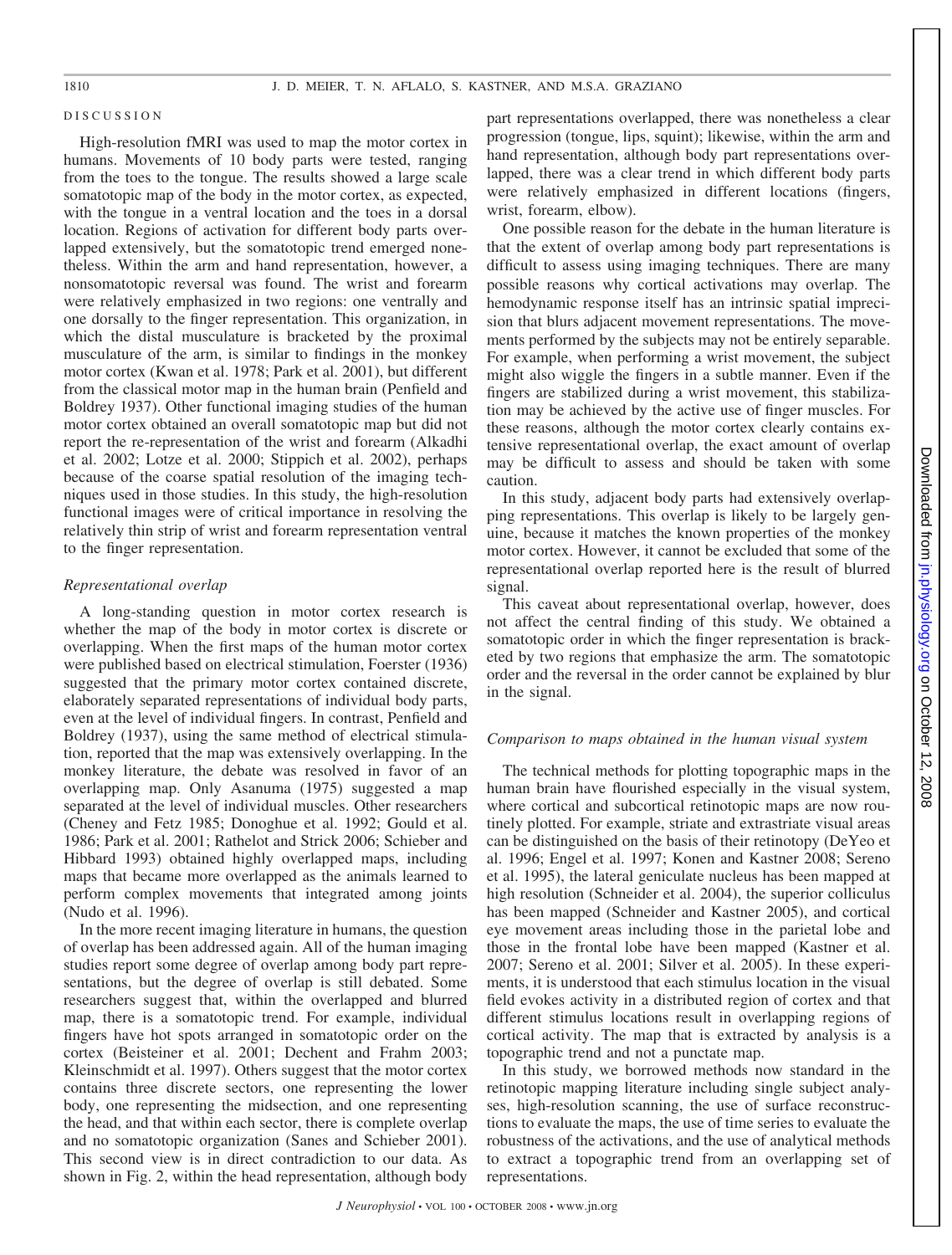# *Comparison of the core-and-surround organization in monkeys and humans*

Our results resemble the core-and-surround organization in the monkey motor cortex but differ in two respects. First, in the monkey, the wrist, forearm, elbow, and shoulder are represented in the cortical belt that surrounds the finger area (Kwan et al. 1978; Park et al. 2001). In our data, only the wrist and forearm representations bracketed the finger area. Elbow movements did not evoke activity ventral to the hand area. (Shoulder rotations were not tested to avoid head movement.) Second, in the monkey cortex, the hand representation is surrounded ventrally, dorsally, and anteriorly by a continuous strip of cortex that represents the proximal arm muscles. In our maps, however, the proximal representation was not clearly a continuous strip but tended to be divided into a large zone dorsal to the hand area and a small zone ventral to the hand area. One possibility is that the two species genuinely differ in these detailed respects. Another possibility is that in our study, the movements tested in the scanner bed were too restrictive to give as complete a map as in the more thorough physiological testing in monkeys. Further mapping of human motor cortex will be needed to clarify the similarities and differences between human and monkey motor maps.

#### *Map organization and "like attracts like"*

It has been suggested that a fundamental function of the motor cortex is to integrate the actions of muscles and joints, such that joints that are normally used together are represented together (Donoghue et al. 1992; Nudo et al. 1996; Sanes et al. 1995; Schieber and Hibbard 1993). This integrative hypothesis is one example of a class of hypotheses about the organization of maps. One way to formulate the hypothesis is that "like attracts like." Similar types of information, or processes that are correlated, tend to be mapped near each other in cortex or overlap each other. Kohonen (1982) incorporated this hypothesis into a formal mathematical model that has been used to explain complex features of topographic maps in the visual system (Durbin and Mitchison 1990). In a recent study, we extended the Kohonen method to apply it to the monkey motor cortex (Aflalo and Graziano 2006; Graziano and Aflalo 2007). In that study, we began with an approximate description of a monkey's normal movement repertoire and used a dimensionality reduction to flatten that highly dimensional movement repertoire onto a two-dimensional sheet. This process generated a topography that in many ways resembled the actual topography in a monkey. Body parts that were correlated in the behavioral repertoire became represented in a partially overlapping manner in the model cortex. Furthermore, the somatotopic organization violated a strict body plan. Joints that were not adjacent on the body developed adjacent representations in the model cortex. For example, the representation of the proximal arm joints bracketed the representation of the hand in a manner that violated a strict somatotopy but that matched the pattern observed in the actual motor cortex. This modeling work suggests that at least two features of the monkey motor cortex, the extensive overlapping of representations and the nonsomaototopic, core-and-surround organization, might stem partly from the same underlying reason, a maximization of the proximity of representations that frequently interact.

Applying this hypothesis to the human motor cortex is at present difficult. In monkeys, we know a great deal about the statistics of the normal movement repertoire. We also know that different monkeys have extremely similar repertoires. Finally, we know a great deal about the somatotopic details in primary motor, premotor, and supplementary motor cortex. This allows us to make precise comparisons between the complex map expected on the basis of the statistical structure in the repertoire and the complex map that actually exists in the brain (Aflalo and Graziano 2006; Graziano and Aflalo 2007). In the case of the human, most of this information is lacking. We do not yet have a systematic description of the human movement repertoire. It could be that the repertoire in humans is so varied that, statistically, there is less tight correlation between disparate body parts, leading to less fracturing and duplication in the map. It could be that the repertoire is quite different from person to person, leading to complex fractures in the map that are, however, not consistent among subjects. Our results suggest that at least one reversal in the map is present and consistent across people. Thus in principle, some factors other than somatotopy are probably in play. However, at this point, it is difficult to determine whether complexities in the human movement repertoire are responsible for this reversal in the map. Answering these questions will require a better understanding of the statistical structure of the human motor repertoire and also a mapping of the human motor cortex in terms of behaviorally meaningful actions rather than in terms of simple joint rotations.

#### ACKNOWLEDGMENTS

We thank M. Harvey and S. Szczepanski for help in running subjects and analyzing data and T. Mole for comments on the manuscript.

#### GRANTS

This work was supported by National Institutes of Health Grants R01 NS-046407, R01 MH-64043, and P50 MH-62196.

#### **REFERENCES**

- **Aflalo TN, Graziano MSA.** Possible origins of the complex topographic organization of motor cortex: reduction of a multidimensional space onto a 2-dimensional array. *J Neurosci* 26: 6288 – 6297, 2006.
- **Alkadhi H, Crelier GR, Boendermaker SH, Golay X, Hepp-Reymond MC, Kollias SS.** Reproducibility of primary motor cortex somatotopy under controlled conditions. *AJNR Am J Neuroradiol* 23: 1524 –1532, 2002.
- **Asanuma H.** Recent developments in the study of the columnar arrangement of neurons within the motor cortex. *Physiol Rev* 55: 143–156, 1975.
- **Beisteiner R, Windischberger C, Lanzenberger R, Edward V, Cunnington R, Erdler M, Gartus A, Streibl B, Moser E, Deecke L.** Finger somatotopy in human motor cortex. *Neuroimage* 13: 1016 –1026, 2001.
- **Cheney PD, Fetz EE.** Comparable patterns of muscle facilitation evoked by individual corticomotoneuronal (CM) cells and by single intracortical microstimuli in primates: evidence for functional groups of CM cells. *J Neurophysiol* 53: 786 – 804, 1985.
- **Cox RW.** AFNI: software for analysis and visualization of functional magnetic resonance neuroimages. *Comput Biomed Res* 29: 162–173, 1996.
- **Cox RW, Jesmanowicz A.** Real-time 3D image registration for functional MRI. *Magn Reson Med* 42: 1014 –1018, 1999.
- **Cusack R, Brett M, Osswald K.** An evaluation of the use of magnetic field maps to undistort echo-planar images. *Neuroimage* 18: 127–142, 2003.
- **Dale AM, Fischl M, Sereno MI.** Cortical surface-based analysis. I. Segmentation and surface reconstruction. *Neuroimage* 9: 179 –194, 1999.
- **Dechent P, Frahm J.** Functional somatotopy of finger representations in human primary motor cortex. *Hum Brain Map* 18: 272–283, 2003.
- **DeYoe EA, Carman GJ, Bandettini P, Glickman S, Wieser J, Cox R, Miller D, Neitz J.** Mapping striate and extrastriate visual areas in human cerebral cortex. *Proc Natl Acad Sci USA* 93: 2382–2386, 1996.